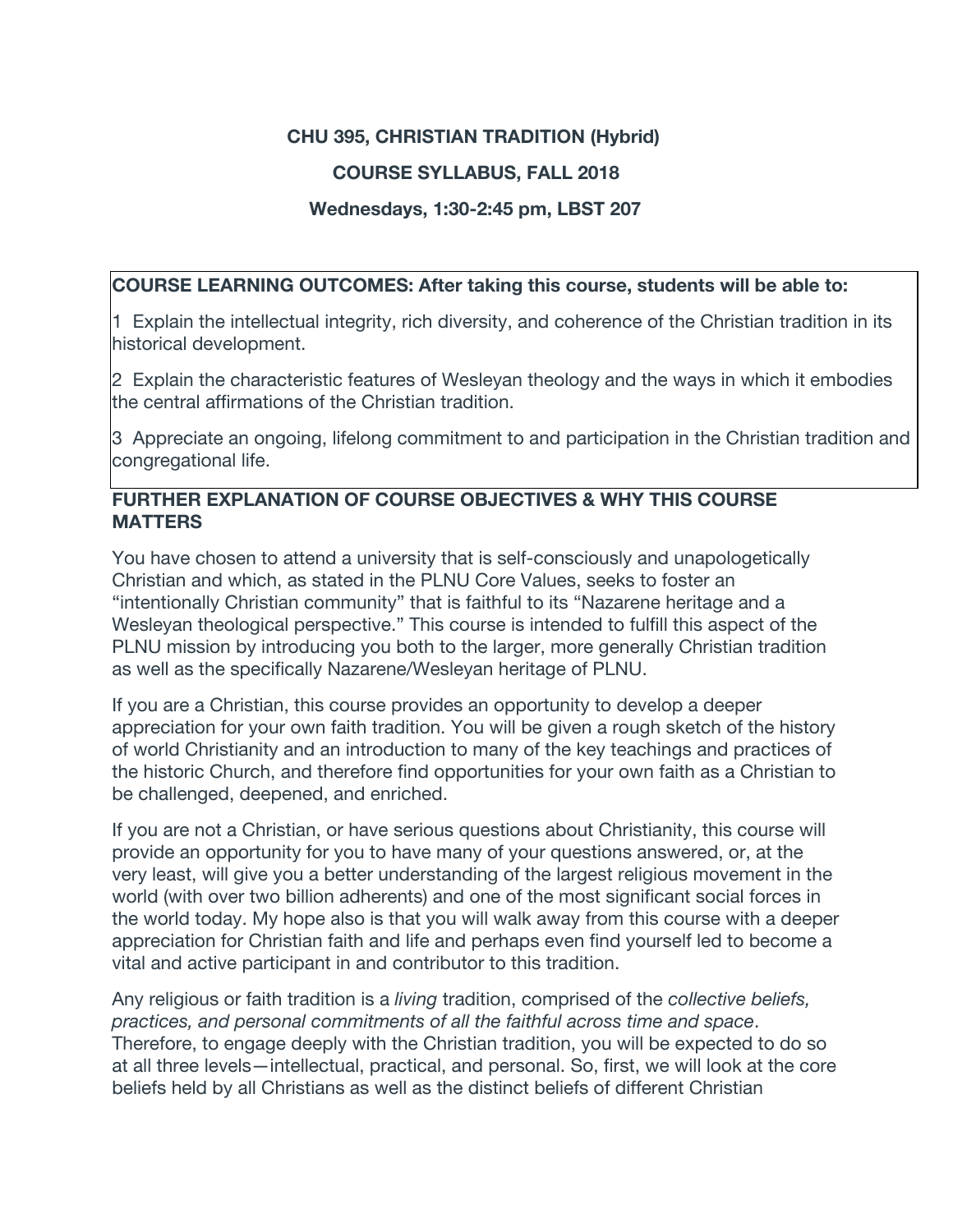groups/denominations. Second, we will learn about and experience various Christian practices, some of which may seem strange to you because they are not part of your own community traditions, but are nevertheless widely practiced throughout the Christian church. And, finally, this class will become personal not only through the practices you will engage in, but also through the adoption of a patron/matron 'saint' who will serve as a kind of entry point and guide for some of your work (both intellectually and spiritually) throughout the semester. Understood broadly, saints are those persons whom the Church has affirmed as the best examples of what it means to *be* Christian and therefore most effectively illuminate what the Christian tradition aspires to be and, therefore, perhaps, what Christianity most essentially *is*. But there is also great diversity among the saints—indeed, there is disagreement among different Christians concerning what constitutes a saint, and therefore the lives of saints also provide a window into the profound diversity of the Christian tradition. (See below, under *Course Assignments*, to understand how your saint will shape and guide your work during the semester.)

**INTERACTION WITH PROFESSOR/OFFICE HOURS:** There are various ways that you might interact with me:

- We may talk before or after class;
- You may email me (markmann@pointloma.edu);
- You may meet with me in my office (2nd Smee) by arrangement.

### **COURSE READINGS**

Mark A. Noll, *Turning Points: Decisive Moments in the History of Christianity,* 3rd Edition.

Henri Nouwen, *In the Name of Jesus: Reflections on Christian Leadership*.

Samuel Powell, *A Teacher's Guide to Understanding the Scriptures.*

You should purchase all of these books because you will be required to read most of each for the class. They are available at the PLNU bookstore or at various online stores. Additional required and optional readings will be made available on each week's reading and discussion page in CANVAS.

#### **REQUIRED ASSIGNMENTS**

**A. Introductions**: Since this is a hybrid class, our work together in groups will be of great importance, as is getting to know each other right away. You may find out about, post and reply to others at the following LINK.

**B. Course Readings and Group Discussions:** Each week you will have assigned readings and will be responsible to answer a prompt related to the readings for that week. The class will be split into several discussion groups, so you will also need to read the responses of those in your groups. Typically you will be required both to provide a reflection and respond to at least two other posts of classmates. **Initial posts**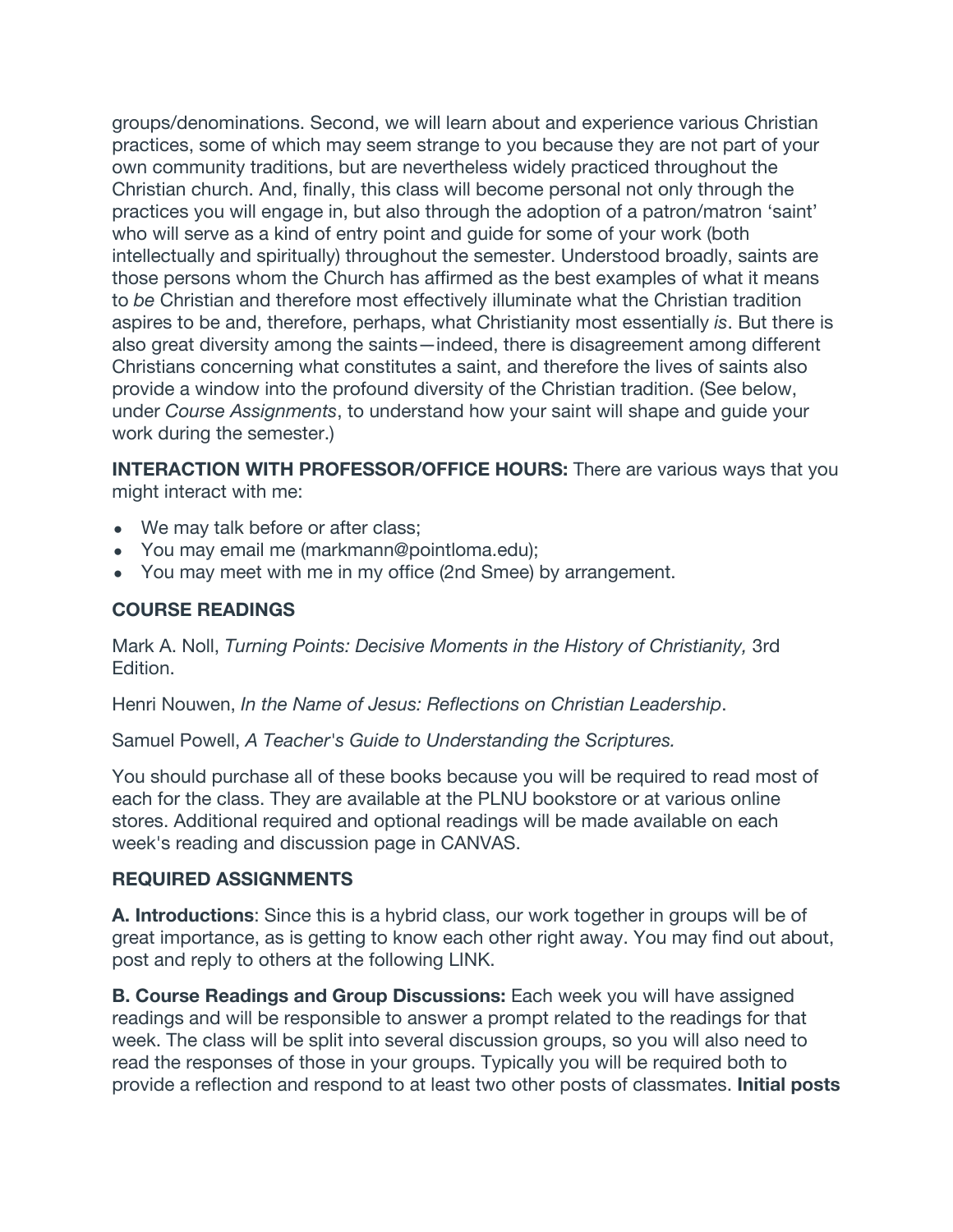#### **are due each Tuesday by 11:59 pm and responses are due by 1:30 pm the next day (Wednesday) and are worth 20 points each.**

**C. Religious/Spiritual Autobiography:** You will write a brief essay that outlines your church background and experience, including what church(es) you grew up in (if any), what you learned about the relationship of your church to the overall history of Christianity, how this background has shaped your relationship to God, and the theological convictions you have developed as a member of your church(es). This should be 300-400 words in length. It will be graded for clarity of writing, grammar, spelling, etc. Just to be clear, I am not looking for any particular answers. Each of your religious and spiritual stories will be unique. The point is that you openly and honestly reflect on your own journey so that you develop a greater sense of awareness about your own understanding of what it means to be Christian and can begin to locate yourself within or in relation to the various streams of the larger Christian movement.

If you have no church background, plan to meet with me in person so that we can talk about how you might approach this assignment. This assignment will be completed within the small groups that will also function as discussion groups throughout the semester. So, a secondary purpose of this assignment is that others (including me!) get to know you better as we forge open and honest dialogue as a class community. Each of you will be responsible to provide a hospitable response to every other member of your group. (Hospitality is a willingness to be kind, humble, and generous to each other even when there is disagreement—even sharp disagreement.)

*Please note*: If for some reason you feel uncomfortable sharing your own story with others, please talk to me personally. My hope is that everyone will be able to share something significant about themselves with the rest of their group while also being able to maintain a sense of safe boundaries. The basic point is for group members to get to know others in their group as there will be a lot of other activities throughout the semester that will require connected and cohesive groups.

**D. Adopt a Saint**: As noted in the course introduction, students will adopt Christian saints who will serve as an entry point for some of our work together as a class. There are four graded assignments related to the saint adoption:

- 1. **Saint Selection:** Each student will find a partner with whom to adopt a saint, with each team reporting their saint selection on the appointed discussion board**.** There is only one saint per team, and it's first come first served, so if you wait too long you might not get the saint you want. The professor will provide a pre-approved list of saints, and students might request a non-list saint by contacting the professor directly.
- 2. **Saint Biography:** All students must find ONE partner from the class with whom they will produce a wiki-like biography (600-800 words) about a patron/matron saint of their choosing. Each biography must include:
	- The story of the saint's life, including background, key events in the saint's life, etc.;
	- A summary of the saint's chief ideas/beliefs;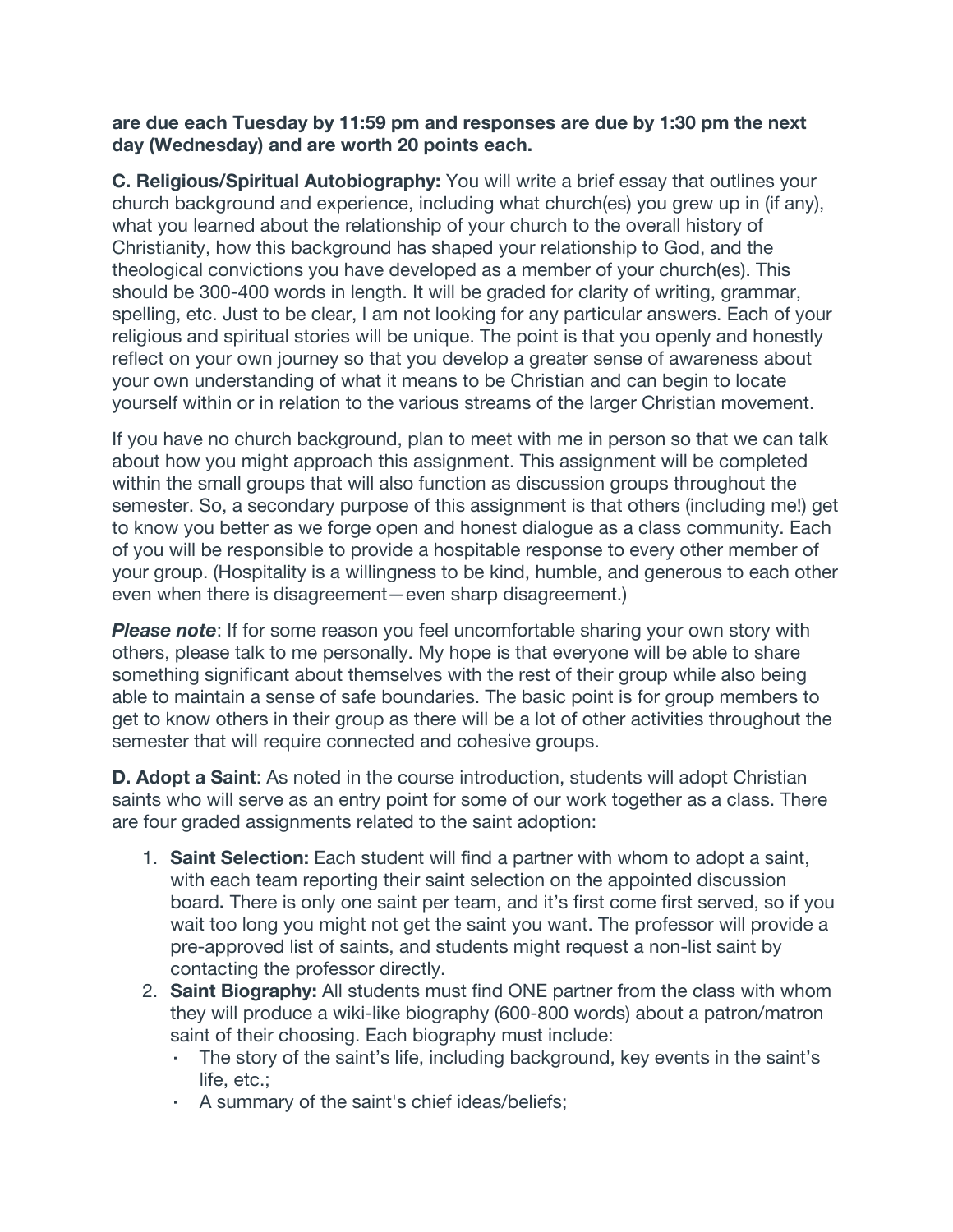- An outline of the saint's most significant contributions to the Christian tradition, and
- An assessment of why the individual should (or should not!) be considered a saint.

Students may also include additional items of interest related to the saint, such as pictures, drawings, key writings of the saints, etc. In gathering information about their saints, students may draw upon online resources, but they **must** also draw upon **at least two** scholarly texts, such as a book-length biography. All sources should be listed in a bibliography.

- 3. **Saint Letters**: Students must write a total of **TWO** letters *from the perspective of their saints*. Each of these letters should be **200-300** words in length and will be graded both for quality of writing and quality of engagement with the saint's perspective. Students should be as imaginative and creative as possible.
	- <sup>o</sup> **Letter to Home Church:** In this paper you will articulate what your saint would have to say about/to **your church** (either your home church or the church you attend here as a student or, if you do not attend a church, it can focus on PLNU chapel services). Your letter should address questions like: What would the saint like or not like about your church's worship services, the life of the congregation, the church's commitment to missions, justice, art, etc.
	- <sup>o</sup> **Letter to Your Generation from your Saint:** This will focus on what young persons (either Christians or nonChristians) need to hear today in order for them to approach their lives effectively as members of the Christian tradition: what they should believe, how it is important for them to act, the kinds of commitments they should make (whether they should marry, have children, what kind of job and hobbies they should have), the kind of attitudes they should have about life and other people, etc.

**E. Christian Practice Reflections:** Most weeks during the semester, you will be required to participate in some form of historic Christian practice, including attending two churches for worship, participating in a small group, fasting, *lectio divina* (contemplative reading of scripture), quiet reflection and meditation, etc. You will be required to provide a reflection on each of these experiences, typically in discussion with your group. Each week the instructions will be slightly different, but all of these are **due on Thursdays by 11:59 pm and are worth 50 points each**.

**F. Final Exam:** The **final exam** will be a 'take-home' exam distributed the last of class and **due by the beginning of the official exam time**.

| <b>Assignment</b>                      | <b>Possible Points</b> |
|----------------------------------------|------------------------|
| <b>Introductions</b>                   | 20                     |
| <b>Weekly Readings and Discussions</b> | 260                    |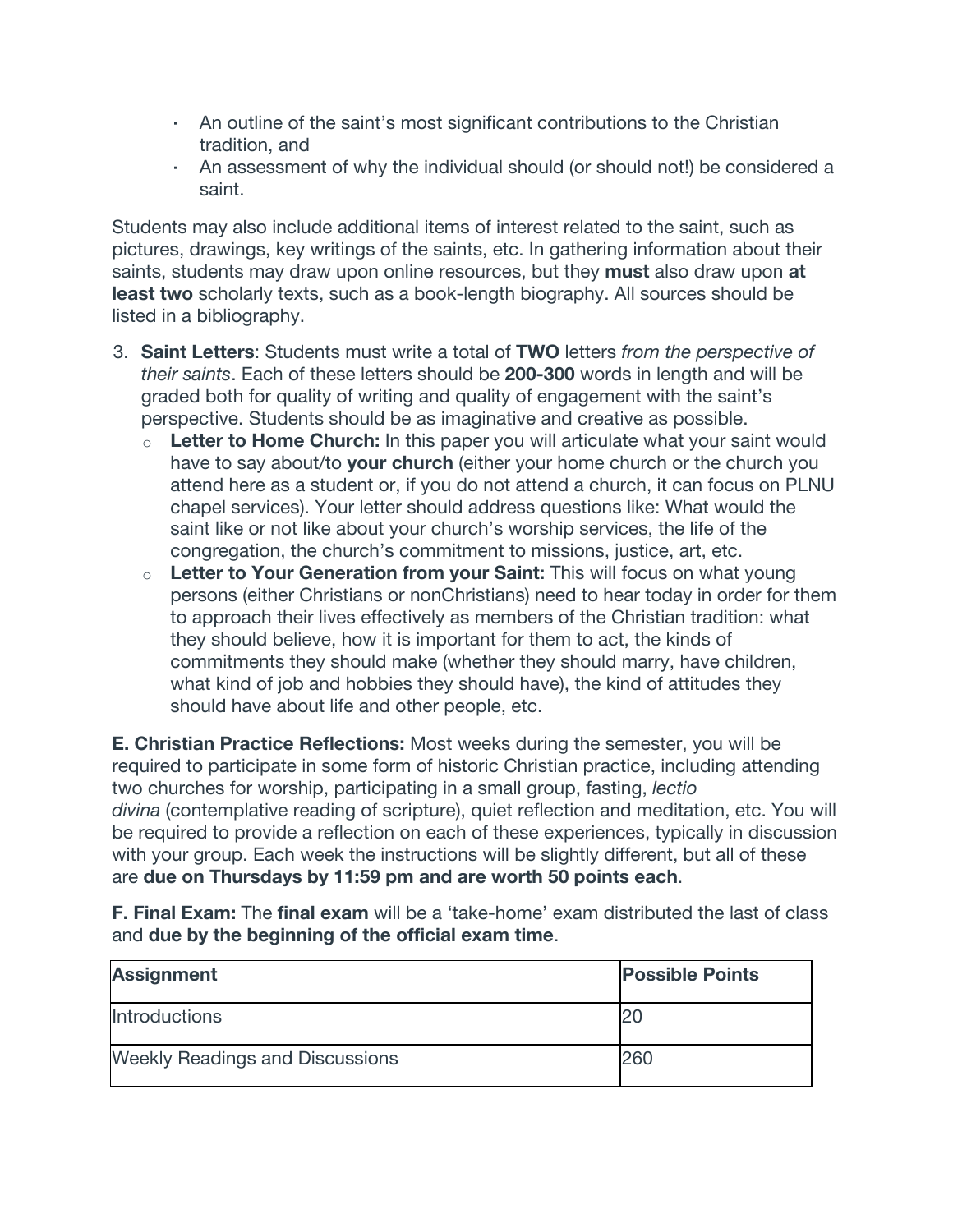| (13x20 points each)                   |      |
|---------------------------------------|------|
| <b>Christian Practice Reflections</b> | 400  |
| $(8x50$ each)                         |      |
| Religious Autobiography               | 100  |
| Adopt a Saint                         | 10   |
| Saint Biography                       | 100  |
| Saint Letters (2x50 each)             | 100  |
| Church Visits (2x50 each)             | 100  |
| <b>Final Exam</b>                     | 150  |
| <b>Total</b>                          | 1240 |

**POINTS TO GRADE**: The points-to-grade correlation is as follows:

| $A = 93\%$          | $A = 90 - 93\%$ |                 |
|---------------------|-----------------|-----------------|
| $B_+ = 87 - 90\%$   | $B = 83 - 87%$  | $B - 80 - 83%$  |
| $C_{+} = 77 - 80\%$ | $C = 73 - 77\%$ | $C = 70 - 73\%$ |
| $D+ = 67 - 70\%$    | $D = 63 - 67\%$ | $D = 60 - 73\%$ |
|                     |                 |                 |

 $F =$  below 60%

**CREDIT HOUR INFORMATION:** In the interest of providing sufficient time to accomplish the stated Course Learning Outcomes, this class meets the PLNU credit hour policy for a **three unit** class delivered over **fourteen weeks**. It is anticipated that students will spend a minimum of 37.5 participation hours per credit hour on their course work. The overall time expectations for this course are shown below and weekly expectations are found in the introduction to each week.

| <b>Assignment</b>                      | <b>Hours</b> |
|----------------------------------------|--------------|
| <b>Weekly Readings and Discussions</b> | 40           |
| <b>Practice Reflections</b>            | 32           |
| Religious Autobiography                | 2            |
| Saint Biography                        | 6            |
| <b>Saint Letters</b>                   | 3            |
| <b>Church Visits and Reflections</b>   | 10           |
| In Class Time                          | 21           |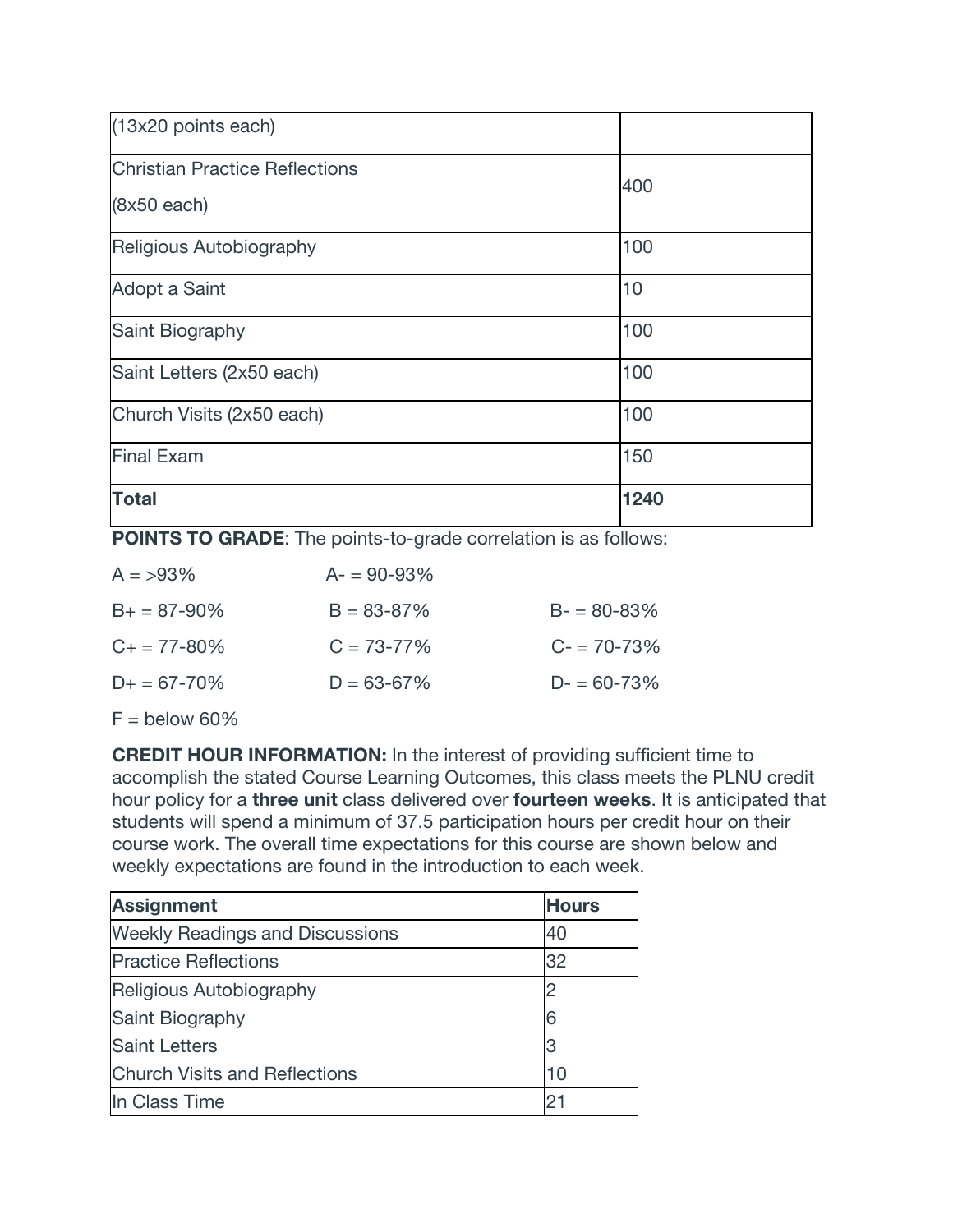**Total 114**

# **EXTRA CREDIT ASSIGNMENTS**

Options for extra credit may become available as the semester progresses. Click this LINK for opportunities, instructions and deadlines.

## **ATTENDANCE POLICY**

I maintain a strict and inflexible attendance policy for this class. If you arrive late you will be listed as tardy. More than fifteen minutes late for a class is counted as an absence. Two tardies will count as an absence.

PLNU maintains a fairly tough stance concerning attendance: "any student whose number of absences in a class, for any reason, exceeds the equivalent of one and one half weeks of class may be de-enrolled from the class with a failing grade." This means two classes, four tardies or any combination thereof. Be forewarned!

## **INCOMPLETES AND LATE ASSIGNMENTS**

All assignments are to be submitted/turned in as indicated under each assignment in the modules. Late assignments are not accepted unless already approved by the professor, so if there are any issues you know about that may prevent you from completing an assignment in a timely manner, be sure to discuss it with me well before the due date! My recommendation is that you plan **NOT** to wait until the last minute to turn in assignment

## **ACADEMIC HONESTY**

The PLNU catalog states, "Academic dishonesty is the act of presenting information, ideas, and/or concepts as one's own when in reality they are the results of another person's creativity and effort. Such acts include plagiarism, copying of class assignments, and copying or other fraudulent behavior on examinations." Instances of academic dishonesty will be reported to administrators and will result in a zero on the assignment and potential failure and/or de-enrollment from the course. The safest way to avoid plagiarism is ALWAYS to give credit to your sources, and if you have any questions about when you need to give a source credit, err on the side of doing so. I am also more than happy to give you further instruction on how and when it is appropriate to cite a source.

## **INCLUSIVE LANGUAGE**

The PLNU School of Theology and Christian Ministry is committed to the equality of women and men. Recognizing that people have often used language in ways that imply the exclusion or inferiority of women, the department urges students, faculty and staff to avoid sexist language in public discourse, in classroom discussions and especially in their writings.

## **SPECIAL NEEDS**